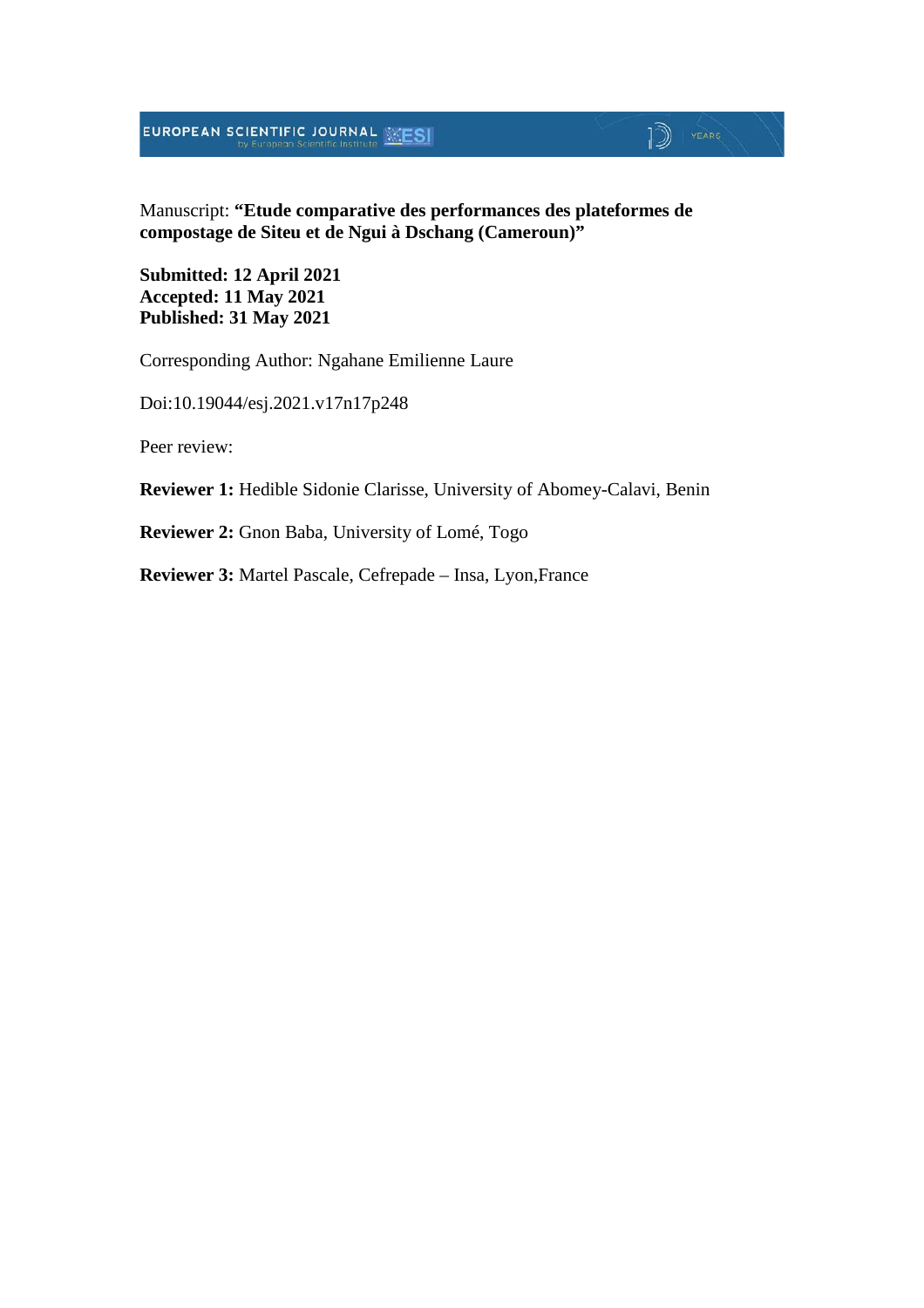# **ESJ** *Manuscript Evaluation Form 2021*

This form is designed to summarize the manuscript peer review that you have completed and to ensure that you have considered all appropriate criteria in your review. Your review should provide a clear statement, to the authors and editors, of the modifications necessary before the paper can be published or the specific reasons for rejection.

Please respond within the appointed time so that we can give the authors timely responses and feedback.

NOTE: ESJ promotes peer review procedure based on scientific validity and technical quality of the paper (not perceived the impact). You are also not required to do proofreading of the paper. It could be recommended as part of the revision. *ESJ editorial office would like to express its special gratitude for your time and efforts. Our editorial team is a substantial reason that stands ESJ out from the crowd!* 

| Reviewer Name: HEDIBLE Sidonie Clarisse |                                             |
|-----------------------------------------|---------------------------------------------|
| University/Country:                     | University of Abomey-Calavi/Benin           |
| Date Manuscript Received: 14 april 2021 | Date Review Report Submitted: 21 April 2021 |

Manuscript Title: Influence of waste characteristics and site size on composting performance: Case of the Siteu and Ngui platforms in Dschang-Cameroon

ESJ Manuscript Number: Article ESJ : 77.04.2021

You agree your name is revealed to the author of the paper: **Yes**

You approve, your name as a reviewer of this paper, is available in the "review history" of the paper: **Yes**

You approve, this review report is available in the "review history" of the paper: **Yes**

## **Evaluation Criteria:**

**Please give each evaluation item a numeric rating on a 5-point scale, along with a thorough explanation for each point rating.**

| <i><b>Questions</b></i>                                                    | <b>Rating Result</b><br>[Poor] $1-5$<br>[Excellent] |
|----------------------------------------------------------------------------|-----------------------------------------------------|
| 1. The title is clear and it is adequate to the content of the<br>article. | 5                                                   |
| The title is clear and it is adequate to the content of the article        |                                                     |
| 2. The abstract clearly presents objects, methods and<br>results.          |                                                     |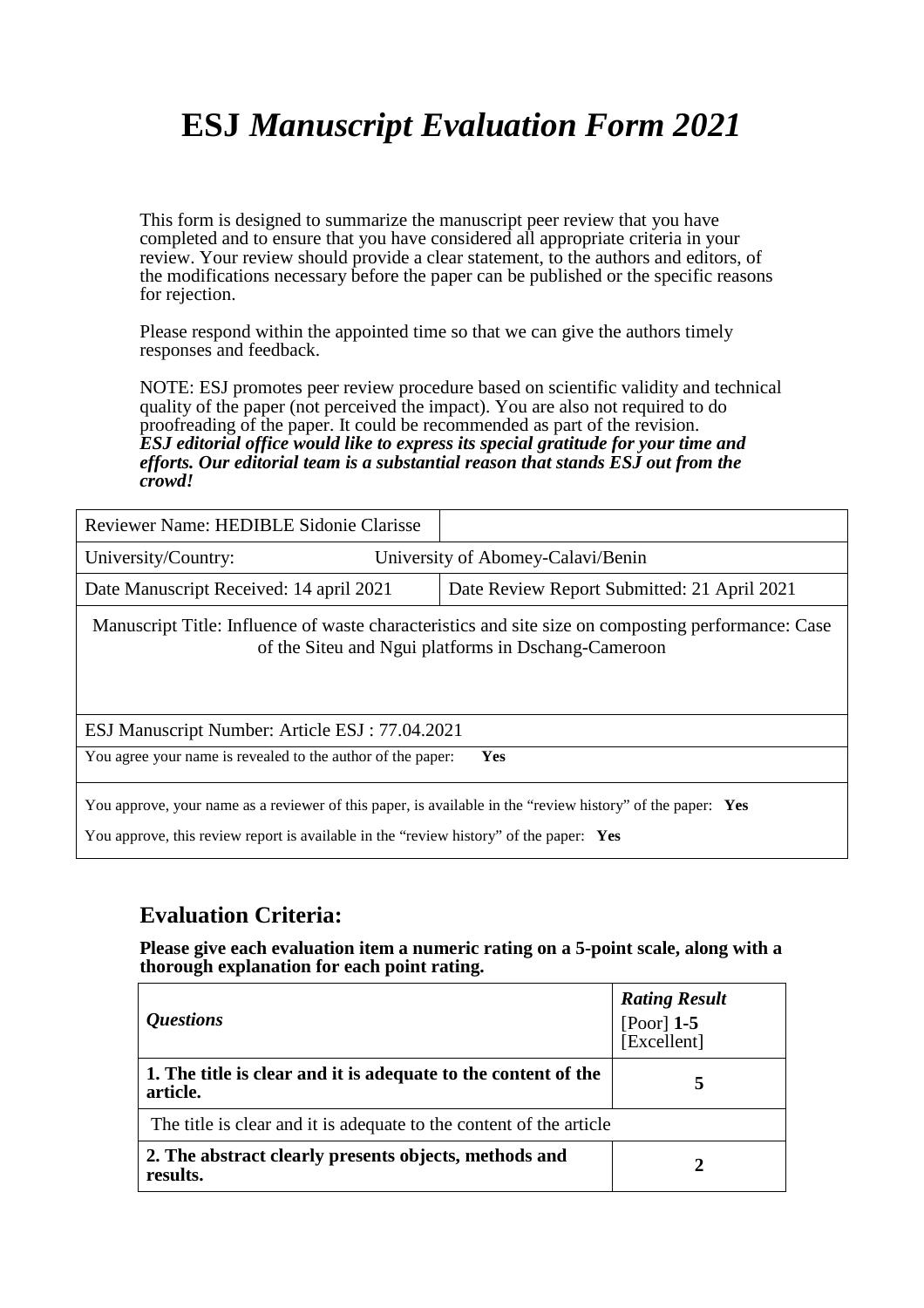No author cited in the introduction; while normally, you should cite 3 to 4 authors in the introduction

**In the abstract,** the objective is to be formulated clearly; then the data collection

methods should be highlighted.

*(Please insert your comments)*

#### **4. The study methods are explained clearly. 2**

In terms of equipment and methods, this involves specifying the equipment and methods for collecting data in the field. At this level, it is not a question of specifying the methods used for composting. Also, the photos do not have their place there; we are not yet at the results phase.

This involves specifying the sampling technique used the techniques and tools for collecting data in the field, then the methods of processing the data.

#### **5. The results are clear and do not contain errors. 4**

But, we have the impression that the authors of this article worked in the Africompost-Dschang project and took the results to make an article. This led to confusion between the methods used for composting and the methods for collecting data in the field.

Relevant results, the tables presented are without sources, it will be necessary to frame the article in the presentation canvas of an article.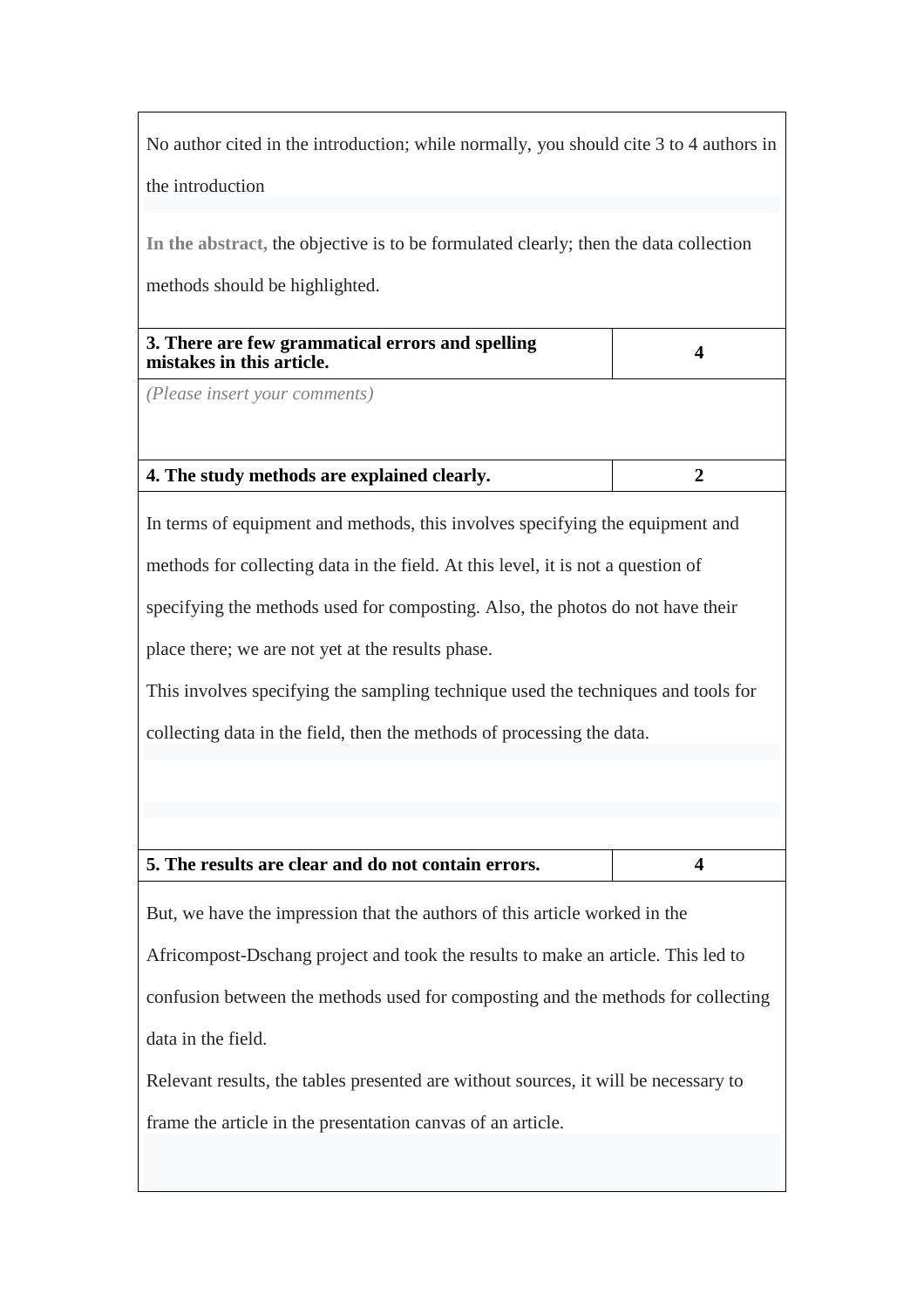| 6. The conclusions or summary are accurate and<br>supported by the content.                                                                                                                                |   |
|------------------------------------------------------------------------------------------------------------------------------------------------------------------------------------------------------------|---|
| (Please insert your comments)                                                                                                                                                                              |   |
| 7. The references are comprehensive and appropriate.                                                                                                                                                       | 3 |
| Insufficient; to complete. A discussion is missing in the text. The authors of this<br>article did not compare their ideas with those of other authors, which has meant that<br>many authors are not cited |   |
|                                                                                                                                                                                                            |   |
|                                                                                                                                                                                                            |   |

**Overall Recommendation** (mark an X with your recommendation):

| Accepted, no revision needed               |  |
|--------------------------------------------|--|
| Accepted, minor revision needed            |  |
| Return for major revision and resubmission |  |
| Reject                                     |  |

### **Comments and Suggestions to the Author(s):**

Accepted, minor revision needed. Take into account the remarks and recommendations to improve the form of the document. Relevant results

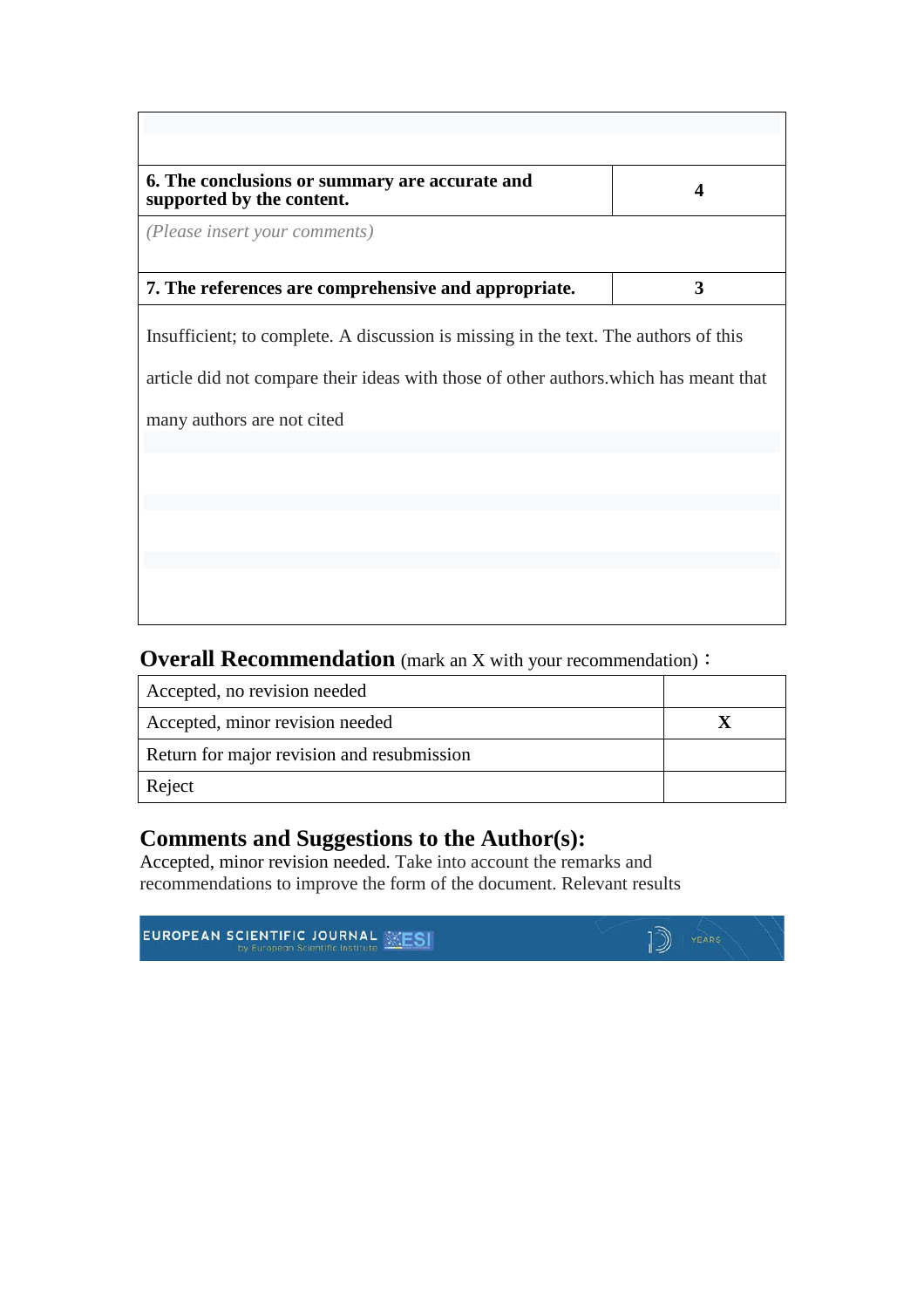# **ESJ** *Manuscript Evaluation Form 2021*

This form is designed to summarize the manuscript peer review that you have completed and to ensure that you have considered all appropriate criteria in your review. Your review should provide a clear statement, to the authors and editors, of the modifications necessary before the paper can be published or the specific reasons for rejection.

Please respond within the appointed time so that we can give the authors timely responses and feedback.

NOTE: ESJ promotes peer review procedure based on scientific validity and technical quality of the paper (not perceived the impact). You are also not required to do proofreading of the paper. It could be recommended as part of the revision. *ESJ editorial office would like to express its special gratitude for your time and efforts. Our editorial team is a substantial reason that stands ESJ out from the crowd!* 

| Date Manuscript Received:                                                                                                                                                                 | Date Review Report Submitted: |
|-------------------------------------------------------------------------------------------------------------------------------------------------------------------------------------------|-------------------------------|
| Manuscript Title : Influence des caractéristiques des déchets et de la taille des sites sur les<br>performances de compostage : Cas des plateformes de Siteu et Ngui à Dschang (Cameroun) |                               |
|                                                                                                                                                                                           |                               |

ESJ Manuscript Number: 0477/21

You agree your name is revealed to the author of the paper: No

, You approve your name as a reviewer of this paper, is available in the "review history" of the paper: Yes

You approve, this review report is available in the "review history" of the paper: Yes

#### **Evaluation Criteria:**

**Please give each evaluation item a numeric rating on a 5-point scale, along with a thorough explanation for each point rating.**

| <i><b>Questions</b></i>                                                                                                                                                                                                           | <b>Rating Result</b><br>$[Poor]$ 1-5<br>[Excellent] |
|-----------------------------------------------------------------------------------------------------------------------------------------------------------------------------------------------------------------------------------|-----------------------------------------------------|
| 1. The title is clear and it is adequate to the content of the<br>article.                                                                                                                                                        |                                                     |
| The title of the article is not clear and adequate to the content of the article. Thus,<br>we propose the following title: Comparative studies of the performance of Siteu<br>and Ngui composting platforms in Dschang (Cameroon) |                                                     |
| 2. The abstract clearly presents objects, methods and<br>results.                                                                                                                                                                 | 5                                                   |
| Yes, the abstract presents the objects, methods and results.                                                                                                                                                                      |                                                     |
| 3. There are few grammatical errors and spelling                                                                                                                                                                                  |                                                     |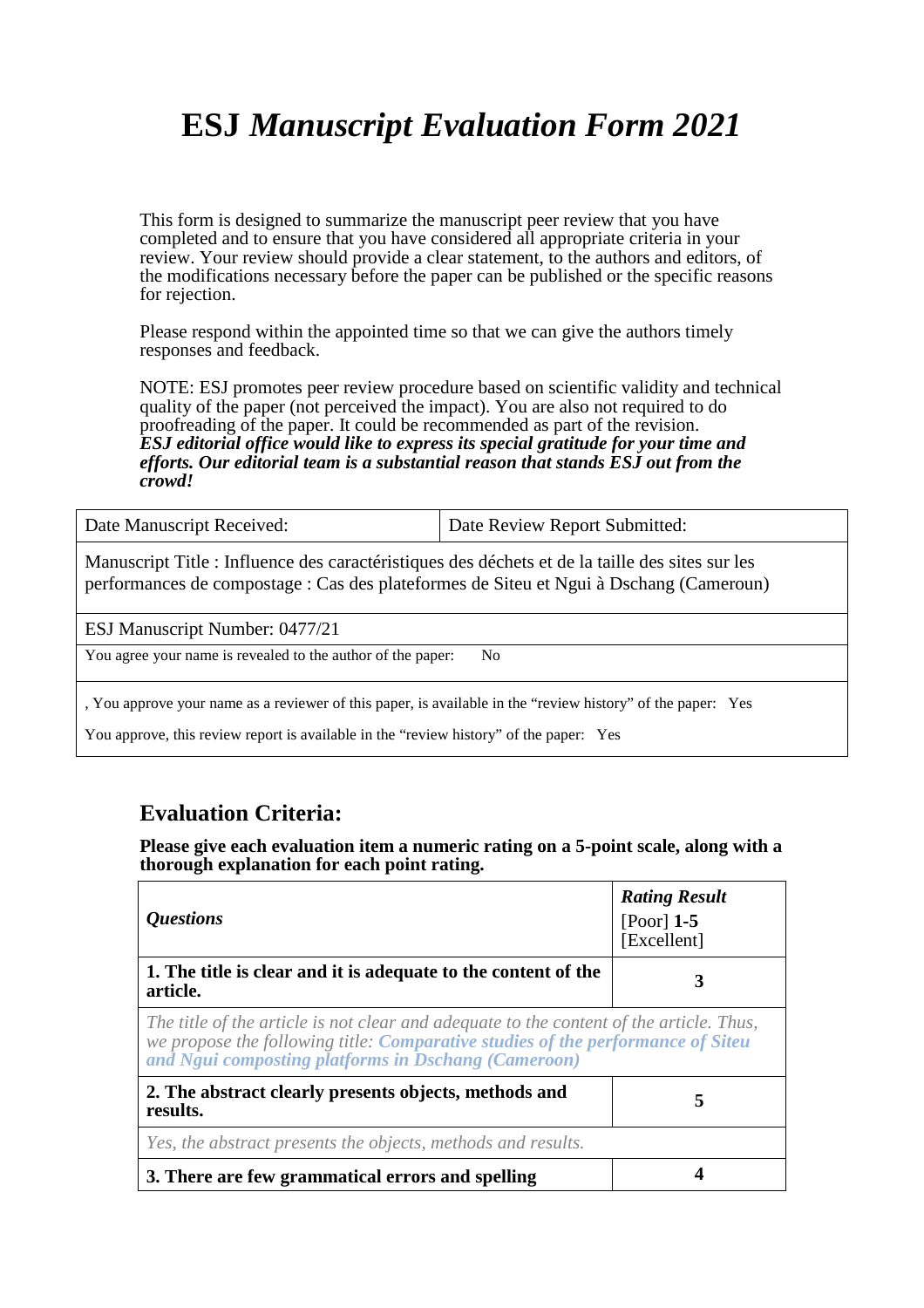| mistakes in this article.                                                                                                                          |   |
|----------------------------------------------------------------------------------------------------------------------------------------------------|---|
| Yes, there is less grammar and spelling error in this article                                                                                      |   |
| 4. The study methods are explained clearly.                                                                                                        | 5 |
| Yes, the methods of this study are clearly explained.                                                                                              |   |
| 5. The results are clear and do not contain errors.                                                                                                |   |
| The results presented in the tables and figures are not commented on. Some figures<br>(figures $5$ and $8$ ) are to be reproduced.                 |   |
| 6. The conclusions or summary are accurate and<br>supported by the content.                                                                        |   |
| The summary and conclusion are accurate and supported by the content of the text.<br>But the summary is too long.                                  |   |
| 7. The references are comprehensive and appropriate.                                                                                               |   |
| The references do not contain any published articles in the field. Moreover, the year<br>of publication of one of the references is not mentioned. |   |

### **Overall Recommendation** (mark an X with your recommendation):

| Accepted, no revision needed               |  |
|--------------------------------------------|--|
| Accepted, minor revision needed            |  |
| Return for major revision and resubmission |  |
| Reject                                     |  |

## **Comments and Suggestions to the Author(s):**

Authors are advised to focus on discussing the results obtained rather than their simple analyses. If possible, we would like them to reduce the number of photos in the manuscript.

**EUROPEAN SCIENTIFIC JOURNAL EXESI** 

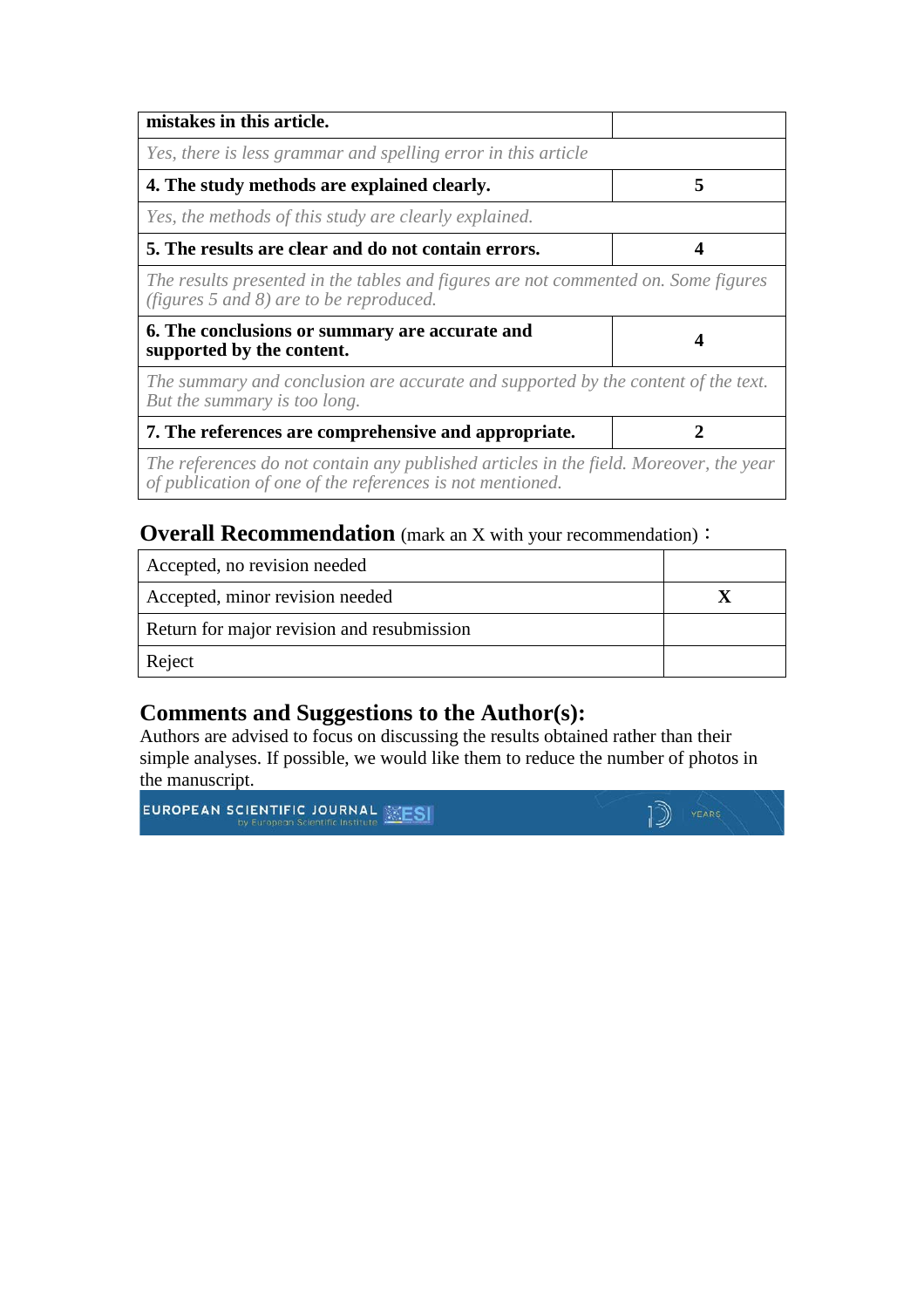# **ESJ** *Manuscript Evaluation Form 2021*

This form is designed to summarize the manuscript peer review that you have completed and to ensure that you have considered all appropriate criteria in your review. Your review should provide a clear statement, to the authors and editors, of the modifications necessary before the paper can be published or the specific reasons for rejection.

Please respond within the appointed time so that we can give the authors timely responses and feedback.

NOTE: ESJ promotes peer review procedure based on scientific validity and technical quality of the paper (not perceived the impact). You are also not required to do proofreading of the paper. It could be recommended as part of the revision. *ESJ editorial office would like to express its special gratitude for your time and efforts. Our editorial team is a substantial reason that stands ESJ out from the crowd!* 

| <b>Reviewer Name: MARTEL Pascale</b>               |                                        |
|----------------------------------------------------|----------------------------------------|
| University/Country: CEFREPADE – INSA Lyon - France |                                        |
| Date Manuscript Received: 21/04/14                 | Date Review Report Submitted: 21/05/07 |

Manuscript Title: Influence des caractéristiques des déchets et de la taille des sites sur les performances de compostage : Cas des plateformes de Siteu et Ngui à Dschang (Cameroun)

ESJ Manuscript Number: 77.04.2021

You agree your name is revealed to the author of the paper: Yes

You approve, your name as a reviewer of this paper, is available in the "review history" of the paper: Yes

You approve, this review report is available in the "review history" of the paper: Yes

#### **Evaluation Criteria:**

**Please give each evaluation item a numeric rating on a 5-point scale, along with a thorough explanation for each point rating.**

| <i><b>Questions</b></i>                                                    | <b>Rating Result</b><br>[Poor] $1-5$<br>[Excellent] |
|----------------------------------------------------------------------------|-----------------------------------------------------|
| 1. The title is clear and it is adequate to the content of the<br>article. | 4                                                   |
| Yes it is                                                                  |                                                     |